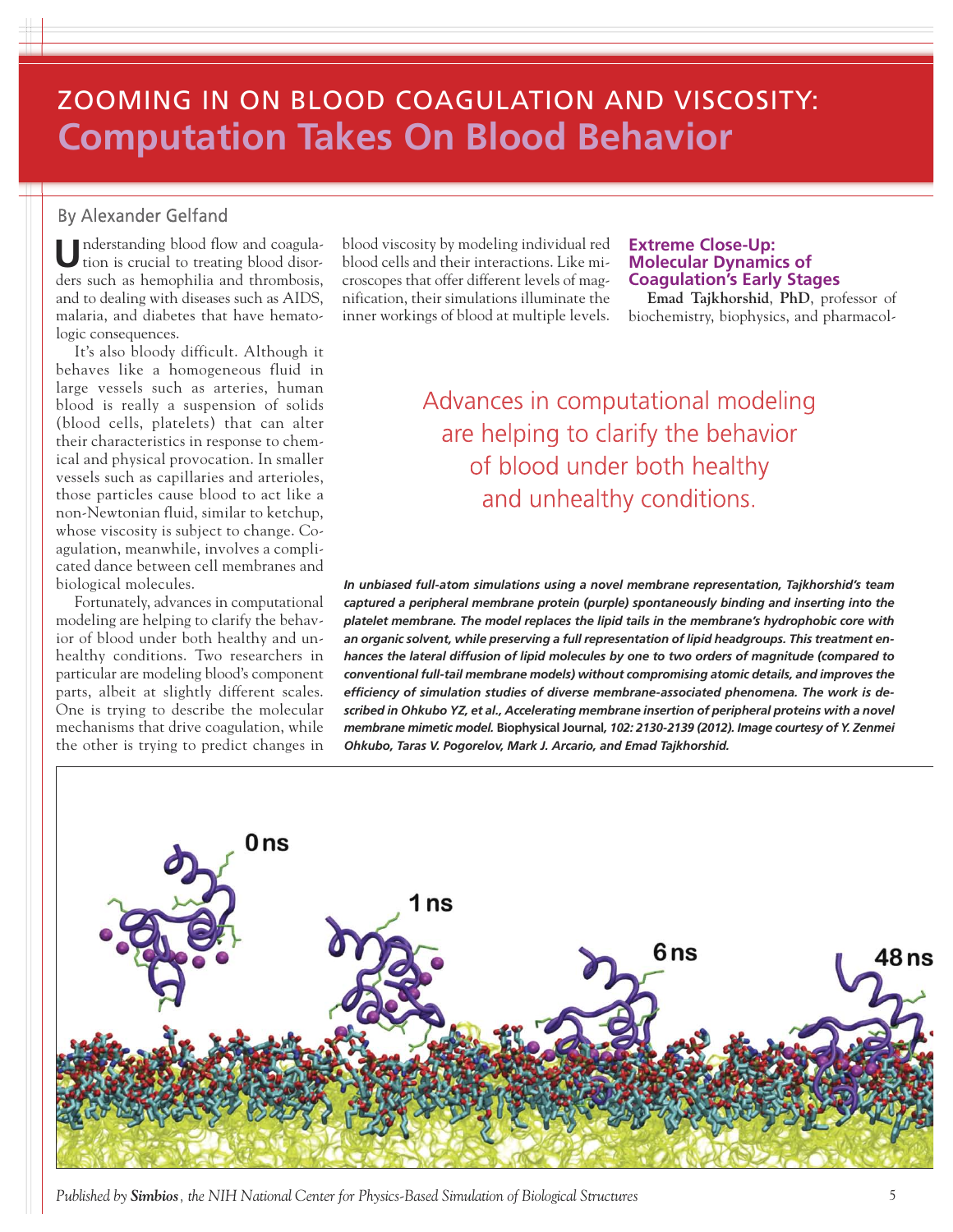|| | העושמום שטטבע אט טבות ZOOMING IN ON BLOOD COAGULATION AND VISCOSITY: COMPUTATION TAKES ON BLOOD BEHAVIORאלכובל וכולות האנגר לא האנגר להתקופת המונה את המונה המונה המונה לא המונה המונה המונה המונה המונה המונה המונה ה<br>המונה המונה המונה המונה המונה המונה המונה המונה המונה המונה המונה המונה המונה המונה המונה המונה המונה המונה המ

ogy at the University of Illinois, has been using molecular dynamics (MD) modeling to simulate the earliest stages in the coagulation cascade. The process begins when

ganic solvent, Tajkhorshid has sped up the rate at which his simulated lipids move.

"Suddenly everything is ten times faster, at least," Tajkhorshid says. "Things that

## By replacing a portion of the virtual platelet membrane with a more fluid organic solvent, Tajkhorshid has sped up the rate at which his simulated lipids move.

blood-clotting proteins bind to the membranes of activated platelets. They do so with the help of lipid molecules that ordinarily lie buried within the membranes themselves, rising to the surface only when needed—a regulatory mechanism that prevents your blood from clotting in your veins as you read this.

Divining the mechanics of that binding process, and the specific sites on the membrane where binding occurs, could lead to the development of better anticoagulant drugs with fewer side effects. But the process is difficult to characterize experimentally because the platelets' membrane surface is a semi-fluid platform; the relevant lipids and proteins are in constant motion, and it is difficult to determine which parts of the molecules bind to one another, and where.

MD modeling, which allows scientists to simulate interactions at the molecular level, would seem to present the perfect solution. Yet the extraordinarily high resolution afforded by molecular dynamics comes at a correspondingly high cost. Tajkhorshid's models, for example, must calculate the forces between almost every pair of atoms in a system comprising hundreds of thousands of them. And they must do so at time intervals measured in quadrillionths of a second. Generating even one nanosecond's worth of simulation time requires performing those calculations millions of times.

"That's really, really expensive," says Tajkhorshid, adding that the computational burden is so high that the simulations are currently limited to timescales of hundreds of nanoseconds—"maybe a microsecond, if you really push it." The binding process itself plays out over tens of microseconds, however, which presents an obvious problem—one that Tajkhorshid's group has solved by means of an ingenious computational trick.

By replacing a portion of the virtual platelet membrane with a more fluid orusually happen at the microsecond scale are happening at the nanosecond scale." This artificial accelerant has enabled Tajkhorshid and his colleagues to simulate the interaction between platelet membrane and lipid molecules, and to work out how coagulating proteins bind to the membrane surface. Tajkhorshid is currently using his lubed-up model to pursue an even more ambitious goal: simulating how different coagulation proteins form complexes on the membrane surface in order to become fully activated, thereby driving the coagulation cascade forward.

#### **Medium Close-Up: Modeling Blood Viscosity**

**George Karniadakis**, **PhD**, professor of applied mathematics at Brown University, also found himself bumping up against the limits of molecular dynamics when attempting to model hematological phenomena. His solution? Study blood at a coarser level of

granularity. This lets him cover a larger territory in the circulatory system at a longer timescale, modeling changes in blood viscosity and simulating the kinds of abnormal red blood cell aggregation that occurs in diseases such as atherosclerosis, AIDS, myeloma, and diabetes mellitus.

To create his multiscale models, Karniadakis simulates everything from the biomechanics of individual red blood cells to their passage *en masse*

through the human body's arterial tree. The method he uses, known as dissipative particle dynamics (DPD), was originally developed by a pair of Dutch chemical engineers for the purpose of modeling polymers. Sometimes called a coarse-grained molecular dynamics approach, DPD relies on virtual particles that represent clusters, or lumps, of atoms and molecules rather than delving into too much microscopic detail. "Instead of every droplet in a cloud interacting with every droplet in another cloud, we have two small clouds interacting with each other," Karniadakis says. As that metaphor suggests, DPD offers a mesoscopic or intermediate-scale tool for bridging the gap between the high-powered zoom of true MD modeling and the standard fluid models that are used to simulate blood flow writ large.

Last year, Karniadakis and his colleagues constructed a multiscale model that simulates the growth and rupture of a brain aneurysm by using DPD to capture cell-tocell interactions within the aneurysm and classical fluid mechanics to represent the flow of blood in the brain. Now he has developed two different DPD-based models for simulating individual red blood cells and predicting their aggregate behavior.

The first model, which Karniadakis calls "cheap blood," uses only 10 DPD particles to represent each cell. (By contrast, Karniadakis says, some 30,000 points would be required to faithfully replicate the protein structure of the surface of a single red blood cell.) Yet this bare-bones model still permits accurate simulations of blood flow down to the level of capillaries. "It's not exactly the geometry you want, but it's pretty close," Karniadakis says.

The second model uses several hundred particles to accurately represent the cytoskeletal structure of a red blood cell.

Karniadakis calibrates his models with biomechanical data gathered from experiments on individual red blood cells, then predicts the collective behavior of blood under both healthy and diseased conditions.

> Though considerably more expensive, it can be used to predict the flow of blood through even the smallest vessels. By toggling between the two models, Karniadakis can tailor the degree of resolution to the